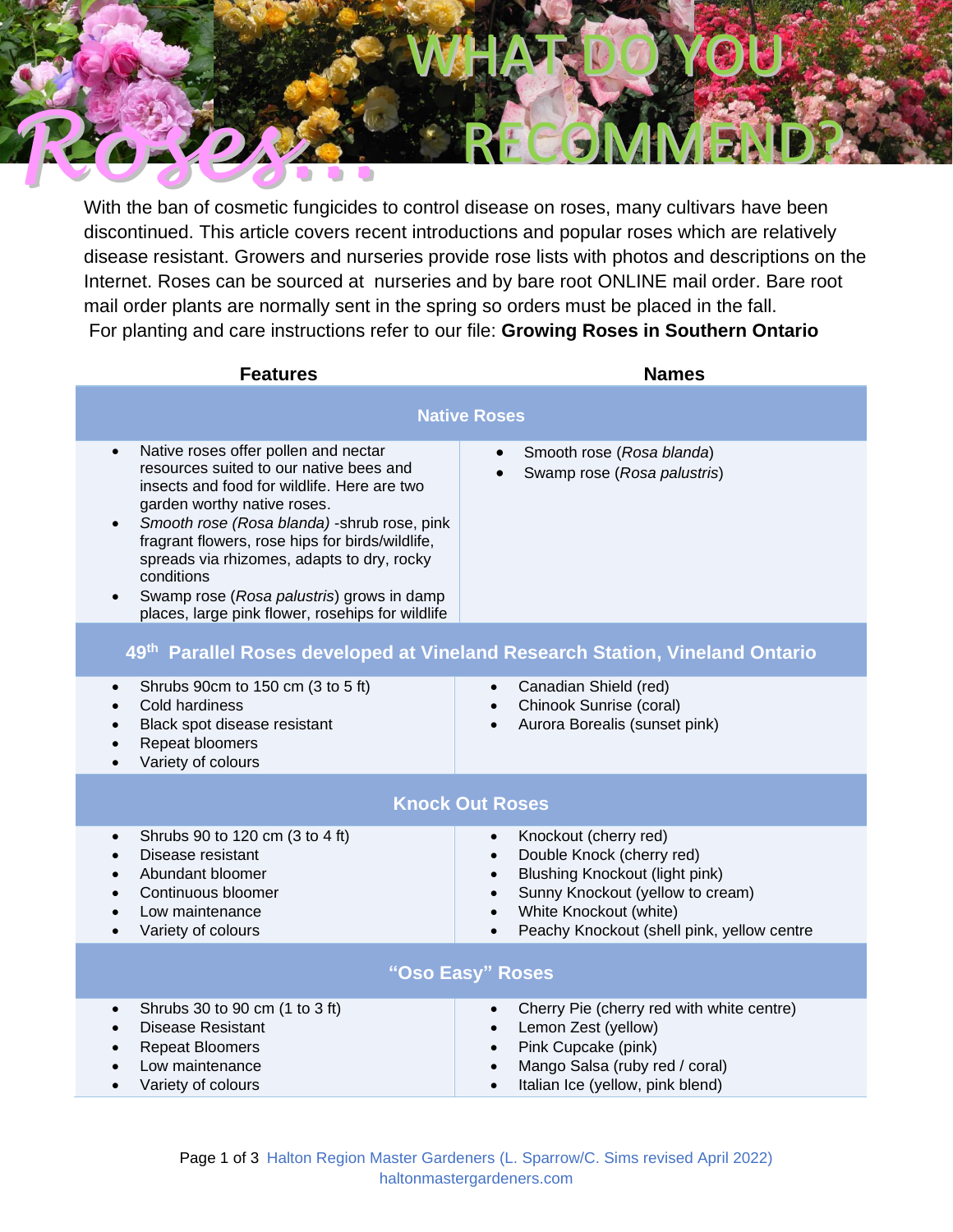

| Parkland Roses developed in Morden Manitoba for Canadian winters                                                                                                                                                                        |                                                                                                                                                                                                                                                                                  |  |  |  |
|-----------------------------------------------------------------------------------------------------------------------------------------------------------------------------------------------------------------------------------------|----------------------------------------------------------------------------------------------------------------------------------------------------------------------------------------------------------------------------------------------------------------------------------|--|--|--|
| Shrubs 90 to 150 cm (3 to 5 ft)<br>$\bullet$<br>Created to survive Canadian winters<br>$\bullet$<br>Repeat bloomers<br>$\bullet$<br>Low maintenance<br>$\bullet$<br>Disease resistant<br>$\bullet$<br>Variety of colours<br>$\bullet$   | Morden Blush (light pink/ivory)<br>$\bullet$<br>Morden Centennial (light pink)<br>$\bullet$<br>Morden Snowbeauty (white)<br>$\bullet$<br>Winnipeg Parks (medium red)<br>$\bullet$<br>Adelaide Hoodless (red)<br>$\bullet$<br>Hope for Humanity (blood red)<br>$\bullet$          |  |  |  |
| <b>Explorer Roses developed in Ottawa for Canadian winters</b>                                                                                                                                                                          |                                                                                                                                                                                                                                                                                  |  |  |  |
| Shrubs and climbers 100 to 300 cm (3 to 9 ft)<br>$\bullet$<br>Winter hardy<br>$\bullet$<br>Repeat bloomers<br>$\bullet$<br>Disease resistant<br>$\bullet$<br>Low maintenance<br>Variety of colours                                      | Jens Munk (medium pink)<br>$\bullet$<br>Henry Hudson (pink)<br>$\bullet$<br>David Thompson (mauve to red)<br>$\bullet$<br>George Vancouver (red to pink)<br>$\bullet$<br>Quadra (deep red)<br>$\bullet$<br>John Cabot (soft red)<br>$\bullet$<br>Henry Kelsey (red)<br>$\bullet$ |  |  |  |
| <b>Artist Roses developed in BC - Named for Canadian Artists</b>                                                                                                                                                                        |                                                                                                                                                                                                                                                                                  |  |  |  |
| Shrubs 100 to 150 cm (3 to 5 ft)<br>$\bullet$<br>Winter hardy<br>$\bullet$<br>Disease resistant<br>Low maintenance<br>$\bullet$<br>Repeat bloomers<br>$\bullet$<br>Variety of colours<br>$\bullet$                                      | Oscar Peterson (cream to white)<br>$\bullet$<br>Emily Carr (rich red)<br>Felix LeClerc (pink)<br>$\bullet$<br>Campfire (red, yellow, pink mix)<br>$\bullet$<br>Bill Reid (yellow)<br>$\bullet$                                                                                   |  |  |  |
| Hybrid Tea Roses - Varieties hybridized in Europe and North America                                                                                                                                                                     |                                                                                                                                                                                                                                                                                  |  |  |  |
| 90 to 150 cm (3 to 5 ft)<br>$\bullet$<br>Susceptible to disease<br>$\bullet$<br>Need extra winter protection<br>$\bullet$<br>High maintenance<br>Variety of colours<br>Many varieties prone to disease so are now out of<br>cultivation | Peace (yellow to cream white)<br>$\bullet$<br>Tropicana (coral)<br>Midas Touch (yellow)<br>Rainbow Niagara (orange pink blend)<br>Mister Lincoln (deep red)<br>$\bullet$<br>Chicago Peace (deep pink)                                                                            |  |  |  |
| <b>Climbing Roses</b>                                                                                                                                                                                                                   |                                                                                                                                                                                                                                                                                  |  |  |  |
| 200 to 400 cm (6 to 12 ft)<br>$\bullet$<br>Require support<br>High maintenance<br>Susceptible to winter kill<br>Variety of colours                                                                                                      | Golden Showers (yellow)<br>Gertrude Jekyll (pink)<br>Coral Dawn (mauve)<br>Blaze (red)                                                                                                                                                                                           |  |  |  |